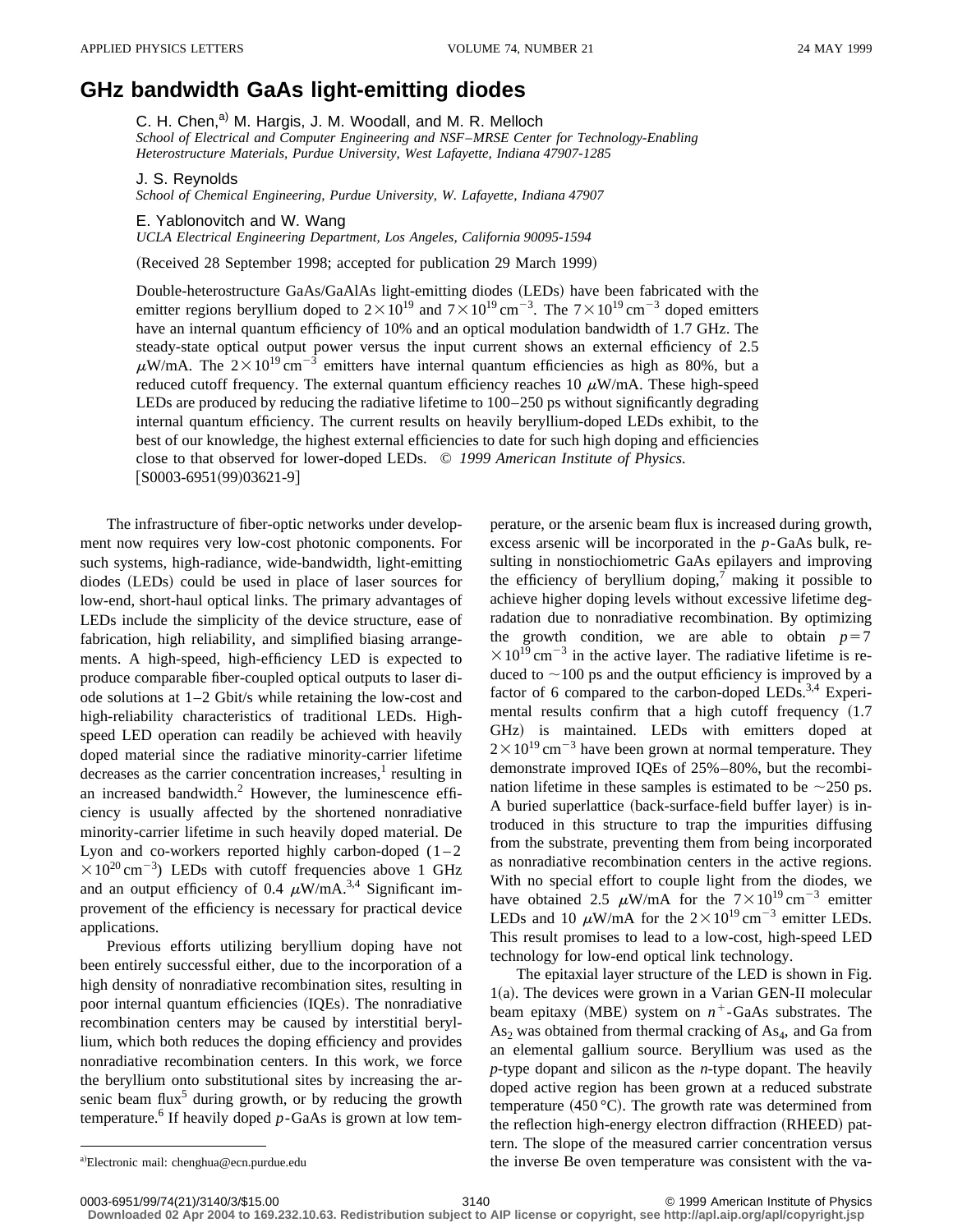

FIG. 1. (a) Epitaxial layer structure of a heavily Be-doped doubleheterostructure GaAs/AlGaAs LED. (b) Linear scale electroluminescent spectrum of a LED with  $7 \times 10^{19}$  cm<sup>-3</sup> doping concentration.

por pressure curve of Be, implying the absence of significant precipitation of Be even at the high doping levels. In addition, three other sample types were grown to complete this study and are tabulated in Table I. Sample B differs from sample A in that the growth temperature was at  $600^{\circ}$ C. Sample C incorporates a back-surface-field (BSF) superlattice structure, while sample  $D$  was grown with a thicker  $(0.5)$  $\mu$ m thick vs 400 Å) *i* layer. These will be described in more detail in the results section.

A simple circular geometry mask set was used for fabricating these LEDs. The mesas, defined by wet-chemical etching, have diameters ranging from 25 to 100  $\mu$ m. Alloyed AuGeNi/Ti/Au was used for the bottom  $n^+$ -GaAs contact while the top  $p^+$ -GaAs Ohmic contact was made by Ti/Au nonalloy contact with an annular shape in order to collect light emitted from the surface. Note that there are no antireflecting or passivating layers on the emitting area surface. The free-carrier concentrations determined by van der Pauw–Hall measurement are  $1.6 \times 10^{19}$  and 6.5  $\times 10^{19}$  cm<sup>-3</sup>. The high doping also causes band-tailing and band-gap narrowing of the material. These effects are shown in the dc electroluminescence (EL) spectrum measured by butt-coupling the light into a multimode fiber connected to an optical spectral analyzer. The peak of the spectrum of a typical LED of the structure occurs at 1.395 eV [Fig. 1(b)], which is, as expected, smaller than the GaAs band gap. For characterization of the LED optical frequency response, the LEDs were mounted on SMA connectors. A rf modulation signal with 0 dBm power provided by a HP8341B synthesized sweeper was added through a bias tee to a dc bias current of 20 mA. The modulated optical signal was detected

TABLE I. The IQE results and cutoff frequencies corresponding to LEDs with different structures, doping concentrations, and growth temperatures.

| Sample number             | А                | в                  |                    | D                  |
|---------------------------|------------------|--------------------|--------------------|--------------------|
| <b>BSF</b> superlattice   | N                | N                  | Y                  | N                  |
| <i>i</i> -layer thickness | $400 \text{ Å}$  | $400 \text{ Å}$    | $400 \text{ Å}$    | $0.5 \mu m$        |
| Growth $T$ (active layer) | 450 °C           | 600 °C             | 600 °C             | 600 °C             |
| Doping $\rm(cm^{-3})$     | $7\times10^{19}$ | $2 \times 10^{19}$ | $2 \times 10^{19}$ | $2 \times 10^{19}$ |
| Cutoff $(f_c)$            | $1.7$ GHz        | 440 MHz            | 440 MHz            | 440 MHz            |
| IOE                       | 10%              | $25\% - 33\%$      | 80%                | 70%                |
|                           |                  |                    |                    |                    |



FIG. 2. Optical frequency responses of  $100$ - $\mu$ m-diam LEDs. (a) A  $7 \times 10^{19}$  cm<sup>-3</sup> emitter LED grown at 450 °C, and (b) A  $2 \times 10^{19}$  cm<sup>-3</sup> emitter LED grown at 600 °C.

by a GaAs metal–semiconductor–metal detector connected to a HP8510B network analyzer.

The optical emission intensity verses frequency response of typical 100- $\mu$ m-diam LEDs grown for this study are displayed in Fig. 2. The direct measure in the frequency domain gives us a modulation bandwidth exceeding 1 GHz for the  $7 \times 10^{19}$  cm<sup>-3</sup> emitter LED. Shown in Fig. 2(a), it appears that the 3 dB electrical bandwidth is at 1.7 GHz. This cutoff frequency is comparable to the best previously reported result of 1.6 GHz for C-doped GaAs  $LEDs^2$  For  $2 \times 10^{19}$  cm<sup>-3</sup> emitter LEDs, Fig. 2(b) shows a cutoff frequency at 450 MHz. Similar devices with thicker *i* layers were also fabricated to insure that intrinsic parasitics, i.e., the junction and diffusion capacitance, are not an issue here. To compare the external efficiencies of various LEDs in this study, the dc light output measurements have been performed and the results are plotted in Fig. 3. The active layer thickness of these devices is 0.5  $\mu$ m. The 7×10<sup>19</sup> cm<sup>-3</sup> emitter LED demonstrates a linear output power of 2.5  $\mu$ W/mA, while the C-doped LED reported previously has a power output of 0.4  $\mu$ W/mA.<sup>2</sup> There is a factor of 6 improvement in this study. The  $2\times10^{19}$  cm<sup>-3</sup> emitter devices have better output efficiencies which are also shown in Fig. 3. Devices with a buried superlattice demonstrate the best result, which has an output power of 10  $\mu$ W/mA. By comparing the photoluminescence intensity to a sample with 100% external quantum efficiency and extracting the IQE



FIG. 3. LED output optical power as a function of dc input current.